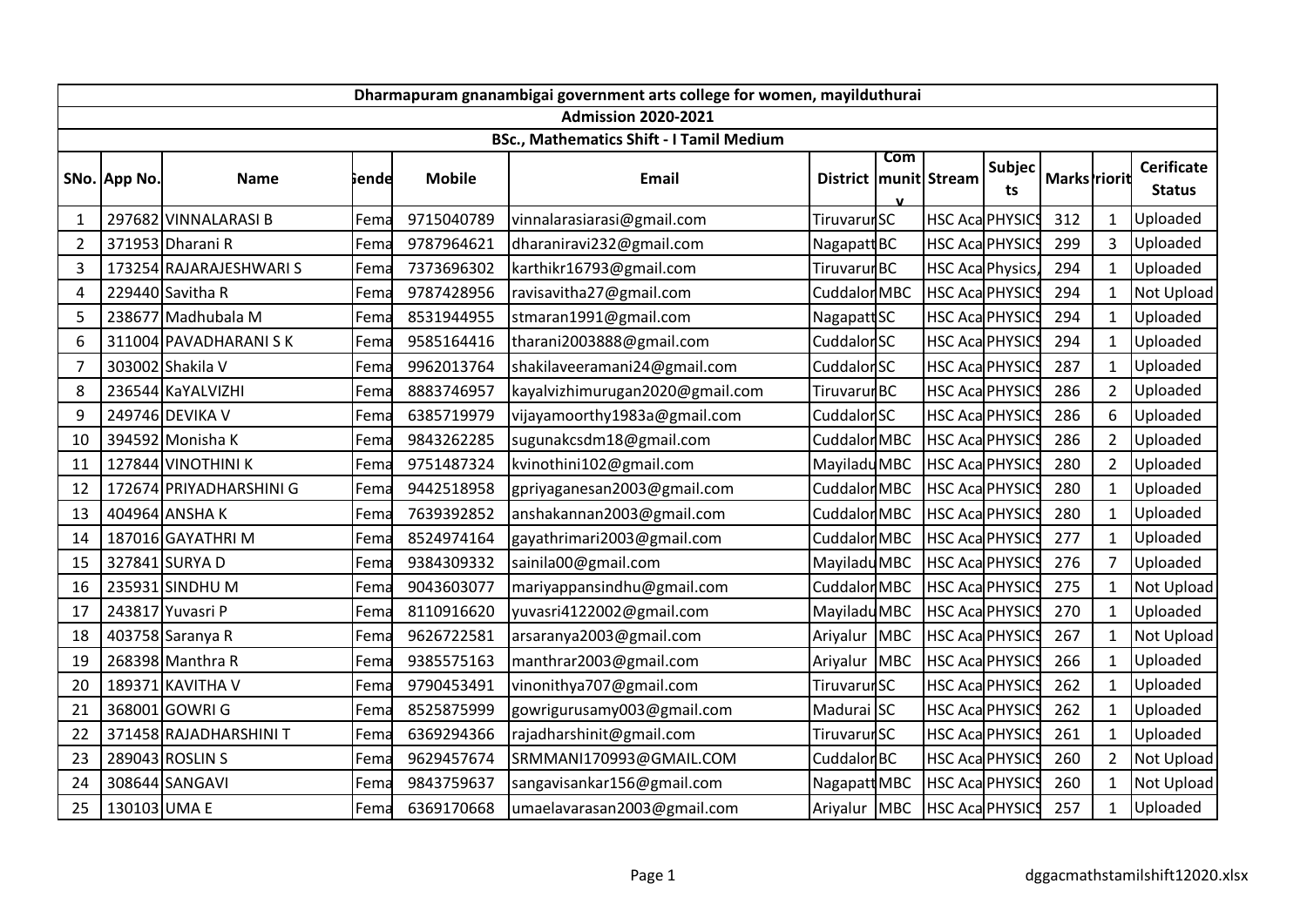| 26 | 384505 ABI E |                       | Fema | 7539970021 | abi021003@gmail.com             | Thanjavu MBC            |                        | HSC Aca PHYSICS        | 257 | 4              | Not Upload |
|----|--------------|-----------------------|------|------------|---------------------------------|-------------------------|------------------------|------------------------|-----|----------------|------------|
| 27 |              | 258575 ARPUTHA K      | Fema | 9047285210 | arupthakaliyamoorthi@gmail.com  | Mayiladu MBC            |                        | <b>HSC Aca PHYSICS</b> | 255 | $\mathbf{1}$   | Not Upload |
| 28 |              | 111290 KRISHNAPRIYA S | Fema | 8608262596 | karthi1634@gmail.com            | <b>Cuddalor MBC</b>     | HSC Aca PHYSICS        |                        | 253 | $\overline{2}$ | Uploaded   |
| 29 |              | 222310 Anusuya        | Fema | 9047579753 | kanusuya68@gmail.com            | Nagapatt MBC            | HSC Aca PHYSICS        |                        | 253 | $\mathbf{1}$   | Uploaded   |
| 30 |              | 102692 THARANESWARI D | Fema | 8870197511 | d.sasikala02@gmail.com          | Cuddalor <sub>BC</sub>  | HSC Aca PHYSIC         |                        | 248 | $\overline{7}$ | Uploaded   |
| 31 |              | 223628 AARTHIR        | Fema | 9842416231 | aarthirajadurai8@gmail.com      | Ariyalur MBC            | <b>HSC Aca PHYSICS</b> |                        | 248 | $\overline{2}$ | Uploaded   |
| 32 |              | 236194 Ashiga D       | Fema | 8344988397 | ashigaashiga206@gmail.com       | Tiruvarur SC            | <b>HSC Aca PHYSIC</b>  |                        | 247 | $\mathbf{1}$   | Uploaded   |
| 33 |              | 269001 SANGEETHA K    | Fema | 8675345646 | sangeetha.k150803@gmail.com     | Cuddalor MBC            |                        | <b>HSC Aca PHYSICS</b> | 245 | $\overline{2}$ | Not Upload |
| 34 |              | 289944 Rajalakshmi K  | Fema | 9943810107 | kumarrajalakshmi001@gmail.com   | Ariyalur BC             |                        | <b>HSC Aca PHYSICS</b> | 245 | 8              | Uploaded   |
| 35 |              | 235794 KOWSALYA V     | Fema | 9787707968 | venkatachalam17668@gmail.com    | Thanjavu MBC            |                        | <b>HSC Aca PHYSICS</b> | 244 | $\mathbf{1}$   | Not Upload |
| 36 |              | 383718 KIRUTHIKA B    | Fema | 9585732456 | kiruthika.b080903@gmail.com     | <b>Cuddalor MBC</b>     | HSC Aca PHYSIC         |                        | 244 | 3              | Not Upload |
| 37 |              | 364332 Sinega B       | Fema | 9942796489 | sinegabaskar2293@gmail.com      | Nagapatt MBC            |                        | <b>HSC Aca PHYSICS</b> | 243 | 4              | Uploaded   |
| 38 | 349776 Arthi |                       | Fema | 7871073002 | saminathanpalanivel@gmail.com   | Tiruvarur <sup>BC</sup> |                        | <b>HSC Aca PHYSICS</b> | 242 | 1              | Uploaded   |
| 39 |              | 250821 Saarmi V       | Fema | 9943382510 | vsaarmi2002@gmail.com           | Ariyalur MBC            |                        | <b>HSC Aca PHYSICS</b> | 241 | $\mathbf{1}$   | Uploaded   |
| 40 |              | 271424 Sumithira U    | Fema | 9384738167 | ani23thau@gmail.com             | Mayiladu MBC            |                        | <b>HSC Aca PHYSICS</b> | 241 | $\mathbf{1}$   | Uploaded   |
| 41 |              | 310764 GAYATHRIK      | Fema | 7868805182 | karthic.mani1984@gmail.com      | Tiruvarur MBC           |                        | <b>HSC Aca PHYSICS</b> | 241 | $\mathbf{1}$   | Uploaded   |
| 42 |              | 375634 Shamly R       | Fema | 6369166319 | shamlyram256@gmail.com          | Nagapatt <sub>SC</sub>  |                        | <b>HSC Aca PHYSICS</b> | 241 | $\mathbf{1}$   | Uploaded   |
| 43 |              | 217592 Anitha S       | Fema | 9095233045 | srinivasan6094@gmail.com        | Ranipet BC              |                        | <b>HSC Aca PHYSICS</b> | 240 | $\mathbf{1}$   | Uploaded   |
| 44 |              | 363421 VASANTHI P     | Fema | 9786335134 | senthamaraiperumal4@gmail.com   | Ranipet BC              | <b>HSC Aca PHYSIC</b>  |                        | 240 | 3              | Uploaded   |
| 45 |              | 236106 Suthi R        | Fema | 9659227740 | kingbalume93@gmail.com          | Cuddalor SC             |                        | HSC Aca PHYSICS        | 239 | $\overline{2}$ | Uploaded   |
| 46 |              | 266289 KANIMOZHI J    | Fema | 7639820979 | kanimozhij211@gmail.com         | Cuddalor SC             |                        | HSC Aca PHYSICS        | 237 | $\mathbf{1}$   | Uploaded   |
| 47 |              | 291696 ROSINI S       | Fema | 7373207338 | roshini12032003@gmail.com       | Mayiladu MBC            | HSC Aca PHYSICS        |                        | 233 | $\overline{2}$ | Uploaded   |
| 48 |              | 317144 MADHUMITHA B   | Fema | 9677655995 | madhu1998ammu@gmail.com         | Nagapatt MBC            | <b>HSC Aca PHYSIC</b>  |                        | 228 | $\mathbf{1}$   | Uploaded   |
| 49 |              | 419242 Gnanasundari G | Fema | 9790312764 | gnana5071@gmail.com             | Cuddalor MBC            | <b>HSC Aca PHYSIC</b>  |                        | 228 | 4              | Not Upload |
| 50 |              | 218906 RANJANADEVI E  | Fema | 9976573670 | ranjanadevie2003@gmail.com      | Cuddalor SC             |                        | HSC Aca PHYSIC         | 227 | $\overline{2}$ | Uploaded   |
| 51 |              | 307773 ABITHA J       | Fema | 9626543902 | rameer444@gmail.com             | Cuddalor SC             |                        | <b>HSC Aca PHYSICS</b> | 224 | $\mathbf{1}$   | Uploaded   |
| 52 |              | 423157 Nithiyasri.r   | Fema | 8344151275 | nithiyasrir7@gmail.com          | Mayiladu MBC            |                        | <b>HSC VodComput</b>   | 224 | $\mathbf{1}$   | Uploaded   |
| 53 |              | 104031J.DHEEPARANI    | Fema | 9655362661 | vijayalakshmi11072000@gmail.com | Nagapatt BC             | HSC Aca PHYSICS        |                        | 223 | $\overline{2}$ | Uploaded   |
| 54 |              | 285566 NISHA R        | Fema | 9345060858 | premarajesh505@gmail.com        | Nagapatt MBC            |                        | <b>HSC Aca PHYSICS</b> | 223 | $\overline{2}$ | Uploaded   |
| 55 |              | 128450 S. Sivaradhai  | Fema | 9487884468 | sivaradhai2003@gmail.com        | Mayiladu MBC            |                        | <b>HSC Aca PHYSICS</b> | 222 | $\mathbf{1}$   | Uploaded   |
|    |              |                       |      |            |                                 |                         |                        |                        |     |                |            |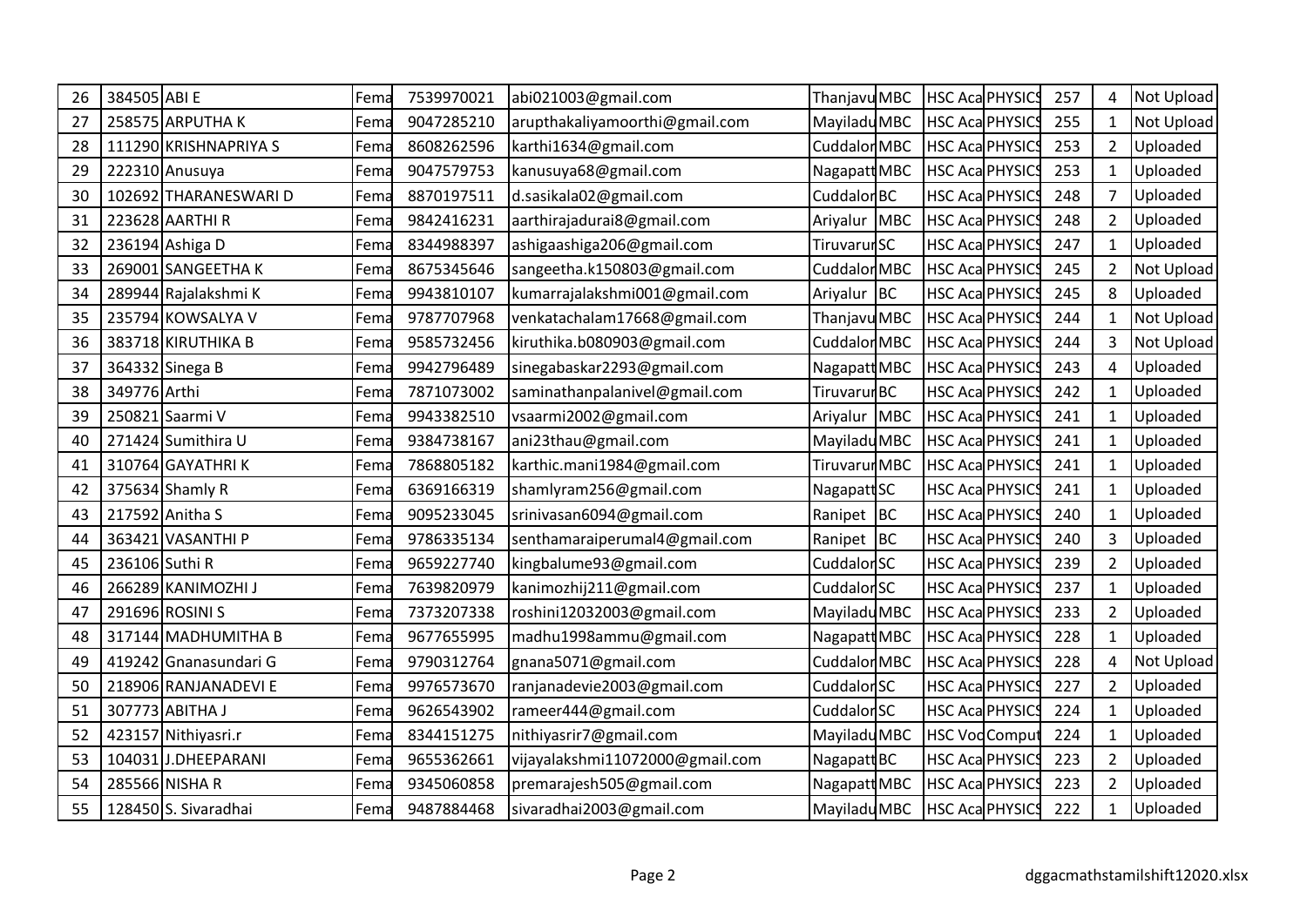| 56 | 167591 Santhiya S       | Fema | 9585158468 | santhiyakum02@gmail.com        | Thanjavu BC            |           |                        | <b>HSC Aca PHYSICS</b> | 222 | $\overline{2}$ | Uploaded   |
|----|-------------------------|------|------------|--------------------------------|------------------------|-----------|------------------------|------------------------|-----|----------------|------------|
| 57 | 363593 SURUTHI J        | Fema | 9003526221 | suruthi172002@gmail.com        | Cuddalor SC            |           |                        | HSC Aca PHYSICS        | 220 | $\overline{2}$ | Uploaded   |
| 58 | 190889 Iyswarya A       | Fema | 9789502254 | liyswaryaabinaya6621@gmail.com | Mayiladu MBC           |           | HSC Aca PHYSICS        |                        | 219 | $\mathbf{1}$   | Uploaded   |
| 59 | 240131 Rajakumari R     | Fema | 8098513048 | ragulrajkumar7@gmail.com       | MayiladuSC             |           |                        | <b>HSC Aca PHYSICS</b> | 219 | $\mathbf{1}$   | Uploaded   |
| 60 | 354698 JANANI E         | Fema | 9585019175 | jananie2003@gmail.com          | Thanjavu MBC           |           | HSC Aca PHYSIC         |                        | 219 | 5              | Uploaded   |
| 61 | 416827 Abarnasri T      | Fema | 9095120553 | abarnasri27@gmail.com          | MayiladuSC             |           |                        | <b>HSC Aca PHYSICS</b> | 219 | $\mathbf{1}$   | Not Upload |
| 62 | 258746 ABITHA S         | Fema | 9095641766 | abithasekar56@gmail.com        | Cuddalor MBC           |           | <b>HSC Aca PHYSIC</b>  |                        | 215 | $\mathbf{1}$   | Uploaded   |
| 63 | 319367 Vembarasi R      | Fema | 9488003913 | rajainiya1106@gmail.com        | Tiruvarur BC           |           |                        | <b>HSC Aca PHYSICS</b> | 215 | $\overline{2}$ | Not Upload |
| 64 | 408489 Saranya M        | Fema | 9047335904 | sathishsathish13562@gmail.com  | Cuddalor <sub>BC</sub> |           |                        | HSC Aca PHYSICS        | 215 | 2              | Not Upload |
| 65 | 408663 VEMBARASIR       | Fema | 9597337539 | 17iniyan@gmail.com             | Tiruvarur BC           |           |                        | <b>HSC Aca PHYSICS</b> | 215 | $\overline{4}$ | Uploaded   |
| 66 | 288095 SHAMILI R        | Fema | 7397195484 | rajinishamili001@gmail.coom    | Ariyalur               | <b>SC</b> |                        | <b>HSC Aca PHYSICS</b> | 214 | 7              | Uploaded   |
| 67 | 387514 Nishanthini G    | Fema | 8610933226 | nishanisha6376@gmail.com       | Cuddalor SC            |           |                        | <b>HSC Aca PHYSICS</b> | 214 | 3              | Uploaded   |
| 68 | 280659 Agalya A         | Fema | 9080733057 | nskannansingai2704@gmail.com   | Thanjavu MBC           |           |                        | <b>HSC Aca PHYSICS</b> | 213 | 3              | Not Upload |
| 69 | 283724 Thrisha V D      | Fema | 9865452713 | thrishaveera06@gmail.com       | Tiruvarur BC           |           |                        | <b>HSC Aca PHYSICS</b> | 213 | $\overline{2}$ | Not Upload |
| 70 | 413795 Kaviya R         | Fema | 9123529687 | vasanthtvr99@gmail.com         | Tiruvarur SC           |           |                        | <b>HSC Aca PHYSICS</b> | 211 | $\mathbf{1}$   | Uploaded   |
| 71 | 240276 Selvambal        | Fema | 7708322741 | selvambal10032003@gmail.com    | Cuddalor MBC           |           |                        | <b>HSC Aca PHYSICS</b> | 210 | $\overline{2}$ | Not Upload |
| 72 | 352424 PRIYATHARSHINI P | Fema | 9786876689 | dharshini26603@gmail.com       | Cuddalor SC            |           |                        | <b>HSC Aca PHYSICS</b> | 209 | $\mathbf{1}$   | Uploaded   |
| 73 | 400751 MONISHA M        | Fema | 8760776100 | monishams223@gmail.com         | MayiladuSC             |           |                        | <b>HSC Aca PHYSICS</b> | 208 | $\overline{2}$ | Not Upload |
| 74 | 228603 Arivazhaki B     | Fema | 8524978534 | barivazhaki2019@gmail.com      | Mayiladu DNC           |           | HSC Aca PHYSIC         |                        | 207 | 1              | Uploaded   |
| 75 | 385573 V.KEERTHIYA      | Fema | 9688577985 | keerthisabari2002@gmail.com    | Thanjavu DNC           |           |                        | <b>HSC Aca PHYSICS</b> | 207 | $\mathbf{1}$   | Uploaded   |
| 76 | 174817 Sanmugapriya     | Fema | 7598057014 | packirisamy1989@gmail.com      | Nagapatt SC            |           |                        | HSC Aca Physics,       | 205 | $\mathbf{1}$   | Not Upload |
| 77 | 410042 ABIRAMI K        | Fema | 6374331722 | kolanji05@gmail.com            | Ariyalur BC            |           |                        | <b>HSC Aca PHYSICS</b> | 205 | $\overline{2}$ | Not Upload |
| 78 | 239429 Jayasri G        | Fema | 7094624612 | gjayasurya4@gmail.com          | Mayiladu MBC           |           | <b>HSC Aca PHYSIC</b>  |                        | 203 | $\overline{2}$ | Uploaded   |
| 79 | 310034 PAVITHA P        | Fema | 7639938019 | pavithavaranam2003@gmail.com   | MayiladuSC             |           | HSC Aca PHYSIC         |                        | 203 | $\overline{2}$ | Not Upload |
| 80 | 364199 KAVIYA K         | Fema | 9655177987 | kaviyak1262003@gmail.com       | Cuddalor BC            |           |                        | HSC Aca PHYSIC         | 203 | $\mathbf{1}$   | Uploaded   |
| 81 | 262156 JAYASTRI         | Fema | 6384356360 | spjayastri2003@gmail.com       | <b>MayiladuSC</b>      |           |                        | <b>HSC Aca PHYSICS</b> | 201 | $\mathbf{1}$   | Uploaded   |
| 82 | 245809 Vishali C        | Fema | 9159108795 | vishali.c633@gmail.com         | Mayiladu MBC           |           | <b>HSC Aca PHYSICS</b> |                        | 198 | $\mathbf{1}$   | Uploaded   |
| 83 | 305479 Devadharshini D  | Fema | 9524462177 | ashokkumar160690@gmail.com     | Nagapatt MBC           |           | HSC Aca PHYSICS        |                        | 198 | $\overline{2}$ | Uploaded   |
| 84 | 318213 Thestika         | Fema | 9865164804 | thestika2002@gmail.com         | Nagapatt SC            |           |                        | <b>HSC Aca PHYSICS</b> | 198 | $\mathbf{1}$   | Uploaded   |
| 85 | 335743 Ranjani R        | Fema | 7092128691 | ranjaniramadoss2003@gamil.com  | Nagapatt BC            |           |                        | <b>HSC Aca PHYSICS</b> | 198 | $\overline{2}$ | Not Upload |
|    |                         |      |            |                                |                        |           |                        |                        |     |                |            |